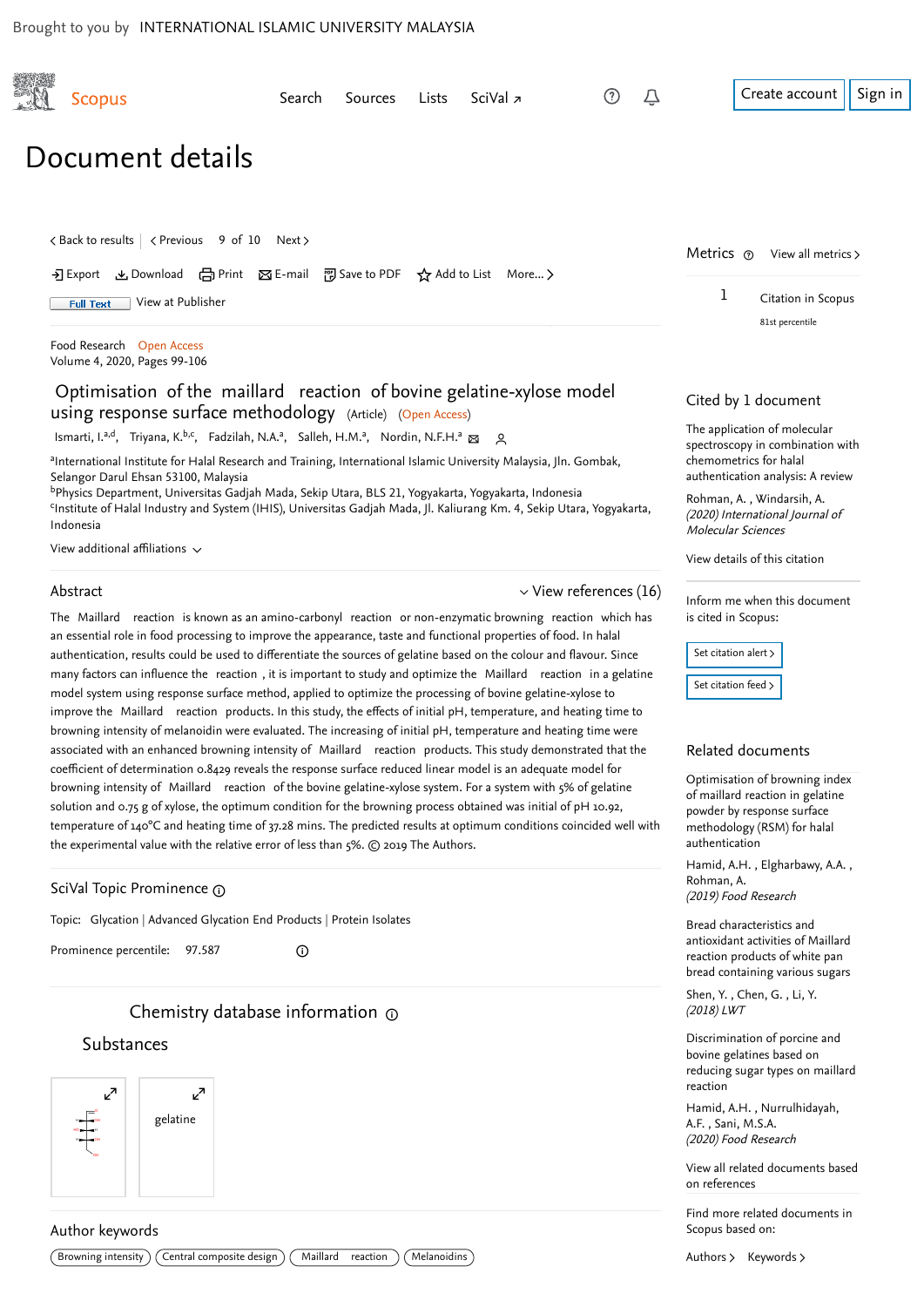## $8.11$  and details  $\frac{1}{2}$  and  $\frac{1}{2}$  and  $\frac{1}{2}$  and  $\frac{1}{2}$  and  $\frac{1}{2}$  and  $\frac{1}{2}$  and  $\frac{1}{2}$  and  $\frac{1}{2}$  and  $\frac{1}{2}$  and  $\frac{1}{2}$  and  $\frac{1}{2}$  and  $\frac{1}{2}$  and  $\frac{1}{2}$  and  $\frac{1}{2}$  and  $\frac{1}{$ Indexed keywords  $EMTREE$  drug terms:  $(gelatin)(xylose)$ EMTREE medical terms:  $\overline{(Article)$   $\overline{(experimental design)}$   $\overline{(glycation)}$   $\overline{(heating time)}$   $\overline{(mathematical model)}$   $\overline{(nonhuman)}$  $\overline{p}(\overline{pH})$   $\overline{p}$  predictive value  $\overline{p}$  process optimization  $\overline{p}$  reaction optimization  $\overline{p}$  reaction time  $(\overline{\mathit{response}}\text{ surface method})$   $(\overline{\mathit{statistical}}\text{ analysis})$   $(\overline{\mathit{temperature}})$   $(\overline{\mathit{three-dimensional}}\text{ imaging})$ validation process Chemicals and CAS Registry Numbers: gelatin, 9000-70-8; xylose, 25990-60-7, 58-86-6

# Funding details Funding sponsor **Funding in the State State State State State State State State State State State State Acronym** International Islamic University Malaysia **IIII and Communist Communist Communist** IIUM Universitas Pendidikan Indonesia RIGS16-332-0496,PRJ-133/LPDP.3/2017 UPI

Funding text

This research was funded by the Indonesia Endowment Fund for Education (LPDP) via Beasiswa Pendidikan Indonesia (PRJ-133/LPDP.3/2017) and RIGS16-332-0496 (IIUM).

<span id="page-1-0"></span>

| ISSN: 25502166 | Source Type: Journal<br>Original language: English                                                                                 |                    | DOI: 10.26656/fr.2017.4(S1).S13<br>Document Type: Article<br>Publisher: Rynnye Lyan Resources |                     |                                                                                        |
|----------------|------------------------------------------------------------------------------------------------------------------------------------|--------------------|-----------------------------------------------------------------------------------------------|---------------------|----------------------------------------------------------------------------------------|
|                | References (16)                                                                                                                    |                    |                                                                                               |                     | View in search results format >                                                        |
| All            | - en Print<br>Export                                                                                                               | $\boxtimes$ E-mail | 闸 Save to PDF                                                                                 | Create bibliography |                                                                                        |
| 1              | Ames, J.M., Apriyantono, A.                                                                                                        |                    |                                                                                               |                     |                                                                                        |
|                | xylose-lysine model system heated with and without pH control                                                                      |                    |                                                                                               |                     | Comparison of the non-volatile ethyl acetate-extractable reaction products formed in a |
|                | (1994) Food Chemistry, 50 (3), pp. 289-292. Cited 6 times.<br>doi: 10.1016/0308-8146(94)90135-X                                    |                    |                                                                                               |                     |                                                                                        |
|                | View at Publisher                                                                                                                  |                    |                                                                                               |                     |                                                                                        |
| 2              | Burin, V.M., Marchand, S., De Revel, G., Bordignon-Luiz, M.T.                                                                      |                    |                                                                                               |                     |                                                                                        |
|                | Development and validation of method for heterocyclic compounds in wine:<br>(Open Access)                                          |                    |                                                                                               |                     | Optimization of HS-SPME conditions applying a response surface methodology             |
|                | (2013) Talanta, 117, pp. 87-93. Cited 34 times.<br>https://www.journals.elsevier.com/talanta<br>doi: 10.1016/j.talanta.2013.08.037 |                    |                                                                                               |                     |                                                                                        |
|                | View at Publisher                                                                                                                  |                    |                                                                                               |                     |                                                                                        |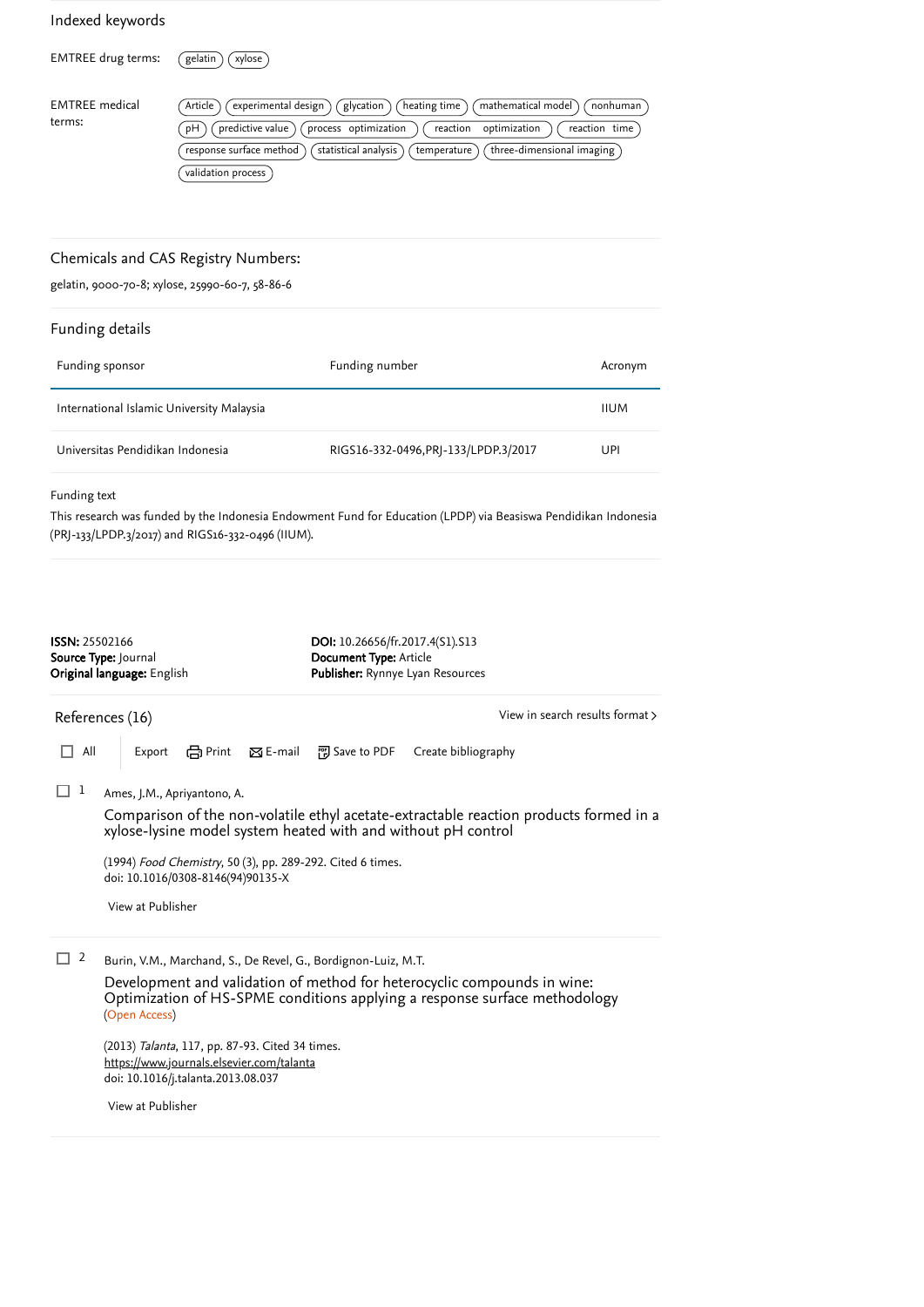| $\Box$ 3   | Chen, X.-M., Kitts, D.D.                                                                                                                                                          |
|------------|-----------------------------------------------------------------------------------------------------------------------------------------------------------------------------------|
|            | Antioxidant activity and chemical properties of crude and fractionated Maillard<br>reaction products derived from four sugar-amino acid Maillard reaction model<br>systems        |
|            | (2008) Annals of the New York Academy of Sciences, 1126, pp. 220-224. Cited 34 times.<br>http://www.blackwellpublishing.com/0077-8923                                             |
|            | ISBN: 9781573317; 978-978157331-6<br>doi: 10.1196/annals.1433.028                                                                                                                 |
|            | View at Publisher                                                                                                                                                                 |
| 4          | Gu, F.-l., Abbas, S., Zhang, X.-m.                                                                                                                                                |
|            | Optimization of Maillard reaction products from casein-glucose using response<br>surface methodology                                                                              |
|            | (2009) LWT - Food Science and Technology, 42 (8), pp. 1374-1379. Cited 28 times.<br>doi: 10.1016/j.lwt.2009.03.012                                                                |
|            | View at Publisher                                                                                                                                                                 |
| $\Box$ 5   | Hamizah, A., Hammed, A.M., Asiyanbi-H, T.T., Mirghani, M.E.S., Jaswir, I., Ahamad Fadzillah, N.B.                                                                                 |
|            | Evaluation of Catalytic Effects of Chymotrypsin and Cu2+ for Development of UV-<br>Spectroscopic Method for Gelatin-Source Differentiation (Open Access)                          |
|            | (2017) International Journal of Food Science, 2017, art. no. 2576394. Cited 2 times.                                                                                              |
|            | http://www.hindawi.com/journals/ijfs/<br>doi: 10.1155/2017/2576394                                                                                                                |
|            | View at Publisher                                                                                                                                                                 |
| <b>□ 6</b> | Jaeger, H., Janositz, A., Knorr, D.                                                                                                                                               |
|            | The Maillard reaction and its control during food processing. The potential of<br>emerging technologies                                                                           |
|            | (2010) Pathologie Biologie, 58 (3), pp. 207-213. Cited 133 times.<br>doi: 10.1016/j.patbio.2009.09.016                                                                            |
|            | View at Publisher                                                                                                                                                                 |
| $\Box$ 7   | Kwak, E.-J., Lim, S.-I.                                                                                                                                                           |
|            | The effect of sugar, amino acid, metal ion, and NaCl on model Maillard reaction<br>under pH control                                                                               |
|            | (2004) Amino Acids, 27 (1), pp. 85-90. Cited 105 times.<br>doi: 10.1007/s00726-004-0067-7                                                                                         |
|            | View at Publisher                                                                                                                                                                 |
| $\Box$ 8   | Liu, Q., Niu, H., Zhao, J., Han, J., Kong, B.                                                                                                                                     |
|            | Effect of the Reactant Ratio on the Characteristics and Antioxidant Activities of<br>Maillard Reaction Products in a Porcine Plasma Protein Hydrolysate-Galactose Model<br>System |
|            | (2016) International Journal of Food Properties, 19 (1), pp. 99-110. Cited 8 times.<br>www.tandf.co.uk/journals/titles/10942912.asp<br>doi: 10.1080/10942912.2015.1017048         |
|            |                                                                                                                                                                                   |

<sup>9</sup> Martins, S.I.F.S, Jongen, W.M.F., Van Boekel, M.A.J.S.

A review of Maillard reaction in [food and implications to kinetic modelling](https://www-scopus-com.ezlib.iium.edu.my/record/display.uri?eid=2-s2.0-0034633083&origin=reflist&sort=plf-f&src=s&st1=Optimisation+of+the+Maillard+reaction&nlo=&nlr=&nls=&sid=ea07aa94a2516b9675f0daef70889194&sot=b&sdt=cl&cluster=scopubyr%2c%222020%22%2ct&sl=52&s=TITLE-ABS-KEY%28Optimisation+of+the+Maillard+reaction%29&recordRank=)

(2000) *Trends in Food Science and Technology*, 11 (9-10), pp. 364-373. Cited 706 times. doi: 10.1016/S0924-2244(01)00022-X [Cited 706 times](https://www-scopus-com.ezlib.iium.edu.my/search/submit/citedby.uri?eid=2-s2.0-85081050141&refeid=2-s2.0-0034633083&src=s&origin=reflist&refstat=core)

[View at Publisher](https://www-scopus-com.ezlib.iium.edu.my/redirect/linking.uri?targetURL=https%3a%2f%2fdoi.org%2f10.1016%2fS0924-2244%2801%2900022-X&locationID=3&categoryID=4&eid=2-s2.0-0034633083&issn=09242244&linkType=ViewAtPublisher&year=2000&origin=reflist&dig=5bbf5703c2cf5f8f04113da6f48888ee&recordRank=)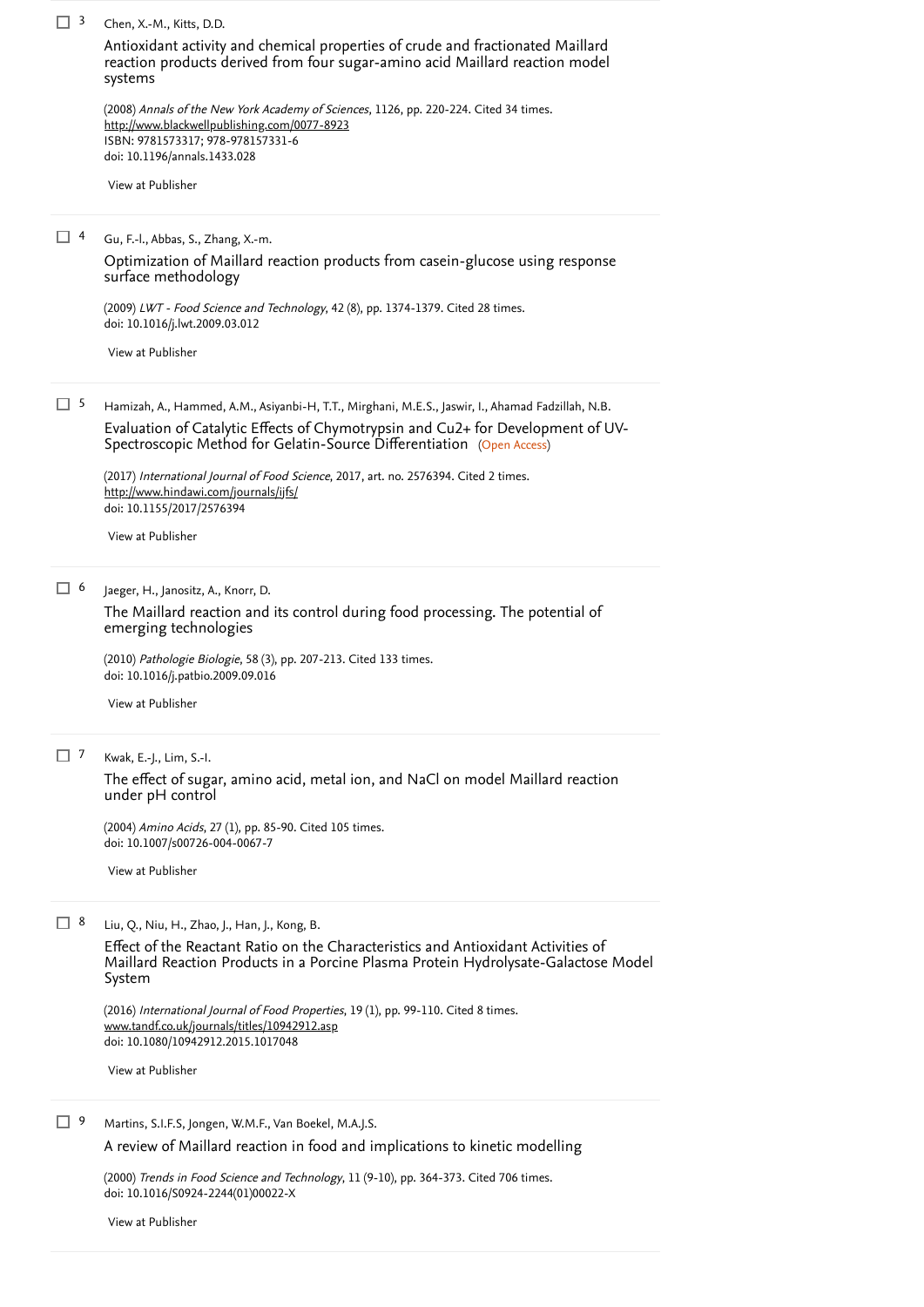<span id="page-3-0"></span>

| 10                | Montilha, M.S., Sbroggio, M.F., Figueiredo, V.R.G., Ida, E.I., Kurozawa, L.E.                                                                                                                                                                                                                                                                                                                                                                                                                                                                                                              |
|-------------------|--------------------------------------------------------------------------------------------------------------------------------------------------------------------------------------------------------------------------------------------------------------------------------------------------------------------------------------------------------------------------------------------------------------------------------------------------------------------------------------------------------------------------------------------------------------------------------------------|
|                   | Optimization of enzymatic protein hydrolysis conditions of okara with endopeptidase<br>Alcalase                                                                                                                                                                                                                                                                                                                                                                                                                                                                                            |
|                   | (2017) International Food Research Journal, 24 (3), pp. 1067-1074. Cited 6 times.<br>http://www.ifrj.upm.edu.my/24%20(03)%202017/(23).pdf                                                                                                                                                                                                                                                                                                                                                                                                                                                  |
| 11<br>$\perp$     | Nursten, H.<br>(2005) The Maillard Reaction. Cited 304 times.<br>London, UK: The Royal Society of Chemistry                                                                                                                                                                                                                                                                                                                                                                                                                                                                                |
| 12                | Rizzi, G.P.<br>Chemical structure of colored Maillard reaction products<br>(1997) Food Reviews International, 13 (1), pp. 1-28. Cited 80 times.<br>www.tandf.co.uk/journals/titles/87559129.asp<br>doi: 10.1080/87559129709541096<br>View at Publisher                                                                                                                                                                                                                                                                                                                                     |
| 13                | Tan, T.-C., Alkarkhi, A.F.M., Easa, A.M.<br>Assessment of the ribose-induced Maillard reaction as a means of gelatine powder<br>identification and quality control<br>(2012) Food Chemistry, 134 (4), pp. 2430-2436. Cited 14 times.<br>doi: 10.1016/j.foodchem.2012.04.049<br>View at Publisher                                                                                                                                                                                                                                                                                           |
|                   | 14 Van Boekel, M.A.J.S.<br>Formation of flavour compounds in the Maillard reaction<br>(2006) Biotechnology Advances, 24 (2), pp. 230-233. Cited 282 times.<br>doi: 10.1016/j.biotechadv.2005.11.004<br>View at Publisher                                                                                                                                                                                                                                                                                                                                                                   |
| $\Box$ 15         | Wang, H.-Y., Qian, H., Yao, W.-R.<br>Melanoidins produced by the Maillard reaction: Structure and biological activity<br>(2011) Food Chemistry, 128 (3), pp. 573-584. Cited 261 times.<br>doi: 10.1016/j.foodchem.2011.03.075<br>View at Publisher                                                                                                                                                                                                                                                                                                                                         |
| 16                | Zhang, K., Zhang, B., Chen, B., Jing, L., Zhu, Z., Kazemi, K.<br>Modeling and optimization of Newfoundland shrimp waste hydrolysis for microbial<br>growth using response surface methodology and artificial neural networks<br>(2016) Marine Pollution Bulletin, 109 (1), pp. 245-252. Cited 10 times.<br>www.elsevier.com<br>doi: 10.1016/j.marpolbul.2016.05.075<br>View at Publisher<br>A Nordin, N.F.H.; International Institute for Halal Research and Training, International Islamic University Malaysia,<br>Jln. Gombak, Selangor Darul Ehsan, Malaysia; email:faizul@iium.edu.my |
|                   | © Copyright 2020 Elsevier B.V., All rights reserved.                                                                                                                                                                                                                                                                                                                                                                                                                                                                                                                                       |
| < Back to results | $\sim$ Top of page<br>< Previous<br>9 of 10<br>Next                                                                                                                                                                                                                                                                                                                                                                                                                                                                                                                                        |